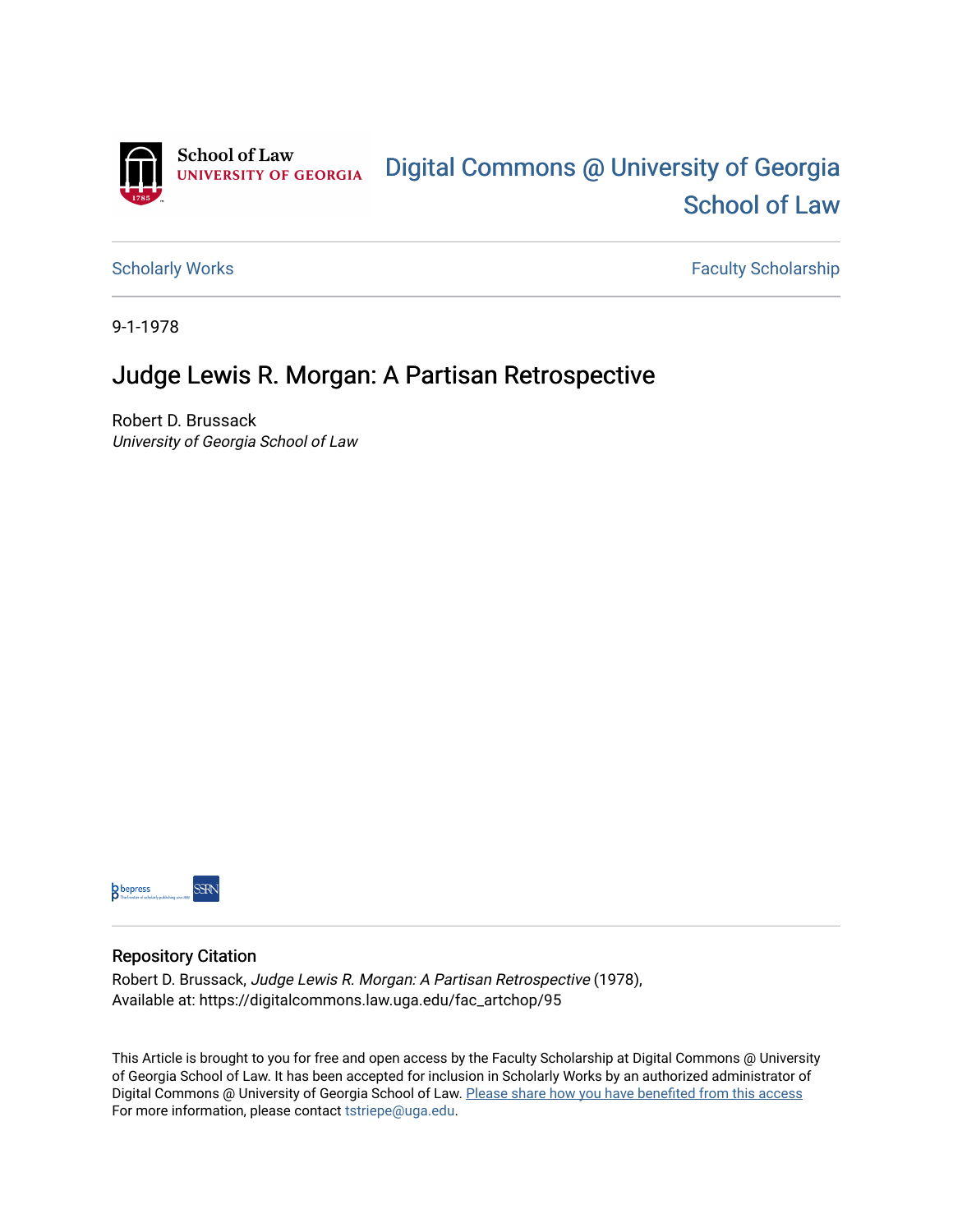## GEORGIA LAW REVIEW

VOLUME<sub>13</sub>

**FALL 1978** 

NUMBER 1

## **JUDGE LEWIS R. MORGAN: A PARTISAN RETROSPECTIVE\***

Robert D. Brussack\*\*

Neither the time nor the speaker would be right for a comprehensive, scholarly assessment of Judge Morgan's work on the federal bench. The speaker could not claim the requisite detachment. And the effort would be premature, because Judge Morgan's work is not finished. Senior status is not retirement. It is instead admission to membership in a distinguished assemblage of jurists whose contributions to American law have continued and grown during the time after active service. Judge Morgan joins Judges Rives, Tuttle, Jones, Wisdom, Gewin, Dyer, Simpson, and Ingraham. Many of these men still sit not only on the Fifth Circuit, but on other courts grateful to draw from such a reservoir of wisdom and experience. Judge Morgan, too, will add many more pages to the Federal Reporter.

Granted, then, that full scholarly analysis must await another time and author, this occasion does invite some less ambitious, openly partisan retrospective by those who have known Judge Morgan well as a person and as a judge. Having read the thoughtful, uniformly affectionate comments of fellow clerks in letters I solicited, and having read most of Judge Morgan's signed opinions, I shall attempt here to identify some of the important unifying elements in the career of the man we so happily honor today.

No Morgan clerk has been able to talk about the Judge without at some point, usually at the very beginning, using the word "fair." Judge Morgan has been fair. Nevertheless, I was tempted at first to avoid using the word here, because it seemed to describe a quality

<sup>\*</sup> Professor Brussack first presented his tribute to Judge Morgan at a gathering of Judge Morgan's colleagues and former law clerks on October 20, 1978, at the University of Georgia School of Law.

<sup>\*\*</sup> Assistant Professor of Law, University of Georgia; A.B.J., J.D., University of Georgia, 1971, 1976. Member, State Bar of Georgia. The author wishes to thank Richard Carlson of the Georgia Law Review for his assistance in the preparation of this piece.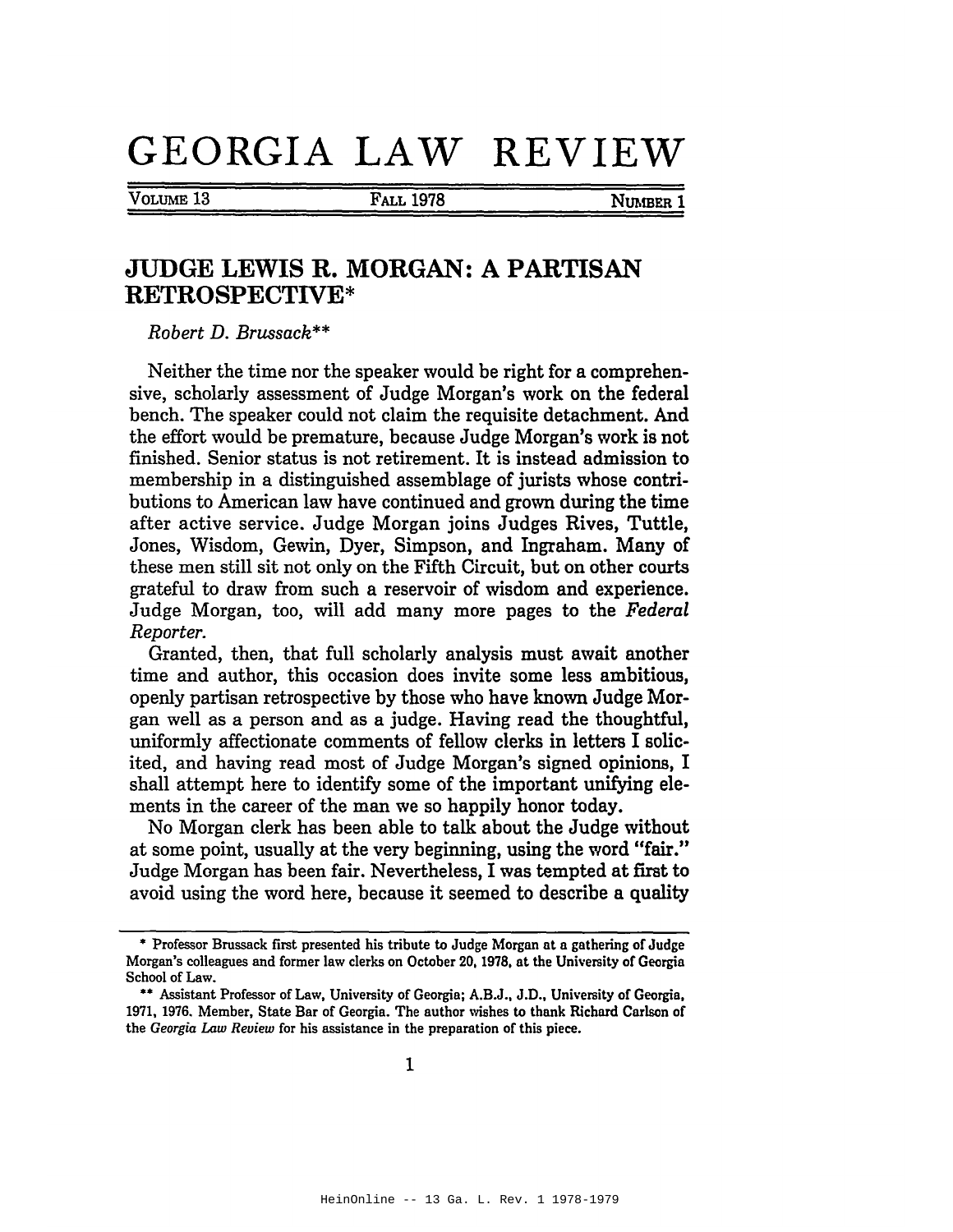the community assumes of all its judges, a minimum requirement notable only when lacking. But I decided that when we clerks speak of Judge Morgan's fairness, personal impartiality is only part of what we mean. Judge Morgan also has been intellectually fair, and that is a rarer asset, at least in the full measure Judge Morgan can claim. In my clerkship year, I never knew the Judge to give short shrift to any idea legitimately contending for attention in a case. There were no red-flag facts or doctrines I could count on to end prematurely Judge Morgan's deliberation. Until the point of decision, when some ideas and some litigants necessarily lost, no aspect of a dispute was forced to contend for dominance with a hand tied behind its back.

Edward Levi, in his short, but classic discussion of the process of legal reasoning,<sup>1</sup> states that the law forum "protects the parties and the community by making sure that the competing analogies are before the court. The rule which will be created arises out of a process in which if different things are to be treated as similar, at least the differences have been urged."<sup>2</sup> But the success of the law forum requires more than the *urging* of differences. It requires also that the court give the urged differences open-minded consideration. In my experience, Judge Morgan never has done less.

Apart from personal impartiality and open-mindedness, there is yet another sense in which the idea of fairness has been a unifying element of the Judge's work. Judge Morgan always has demanded fairness of those who have come before his court. He has been particularly insistent that the government cut square corners in its operation of the criminal justice system.

There is, for example, the case of Roland Gamble against the State of Alabama.<sup>3</sup> Gamble had been convicted of second degree murder by an Alabama state court. During the sixteen month period between his arrest and the exhaustion of the state appellate process, he had been confined in the Etowah County jail, not the state penitentiary. The jail time was not credited toward Gamble's thirty year sentence. The state would have credited the period of confinement if Gamble had asked to be transferred to the penitentiary for detention during the appellate process. Gamble petitioned the federal court to require Alabama to give him credit for his time in the county jail. A Fifth Circuit panel majority held that Gamble could

<sup>&</sup>lt;sup>1</sup> E. Levi, An Introduction to Legal Reasoning (1949).

 $2$   $Id$  at 5.

<sup>&</sup>lt;sup>3</sup> Gamble v. Alabama, 509 F.2d 95 (5th Cir.), cert. denied, 423 U.S. 924 (1975).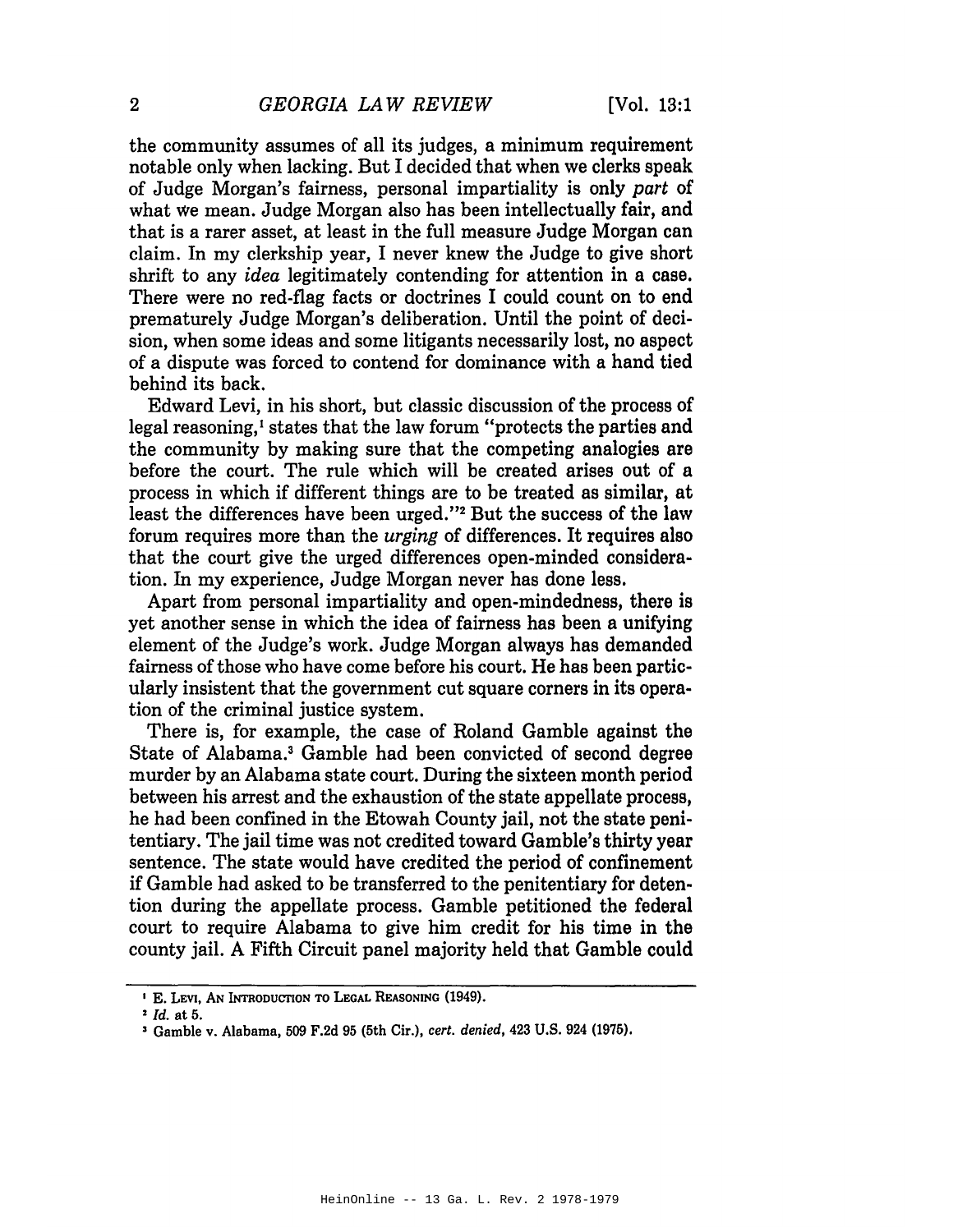not complain, because he easily could have avoided the harm by requesting transfer. Judge Morgan dissented. He wrote:

The majority today takes its cue from Richard Lovelace, author of the oft-quoted lines, "Stone walls do not a prison make/Nor iron bars a cage."

No amount of legal legerdemain can hide the fact that Gamble was not given credit for punishment already exacted in the county jail when he was transferred to the state prison. We offer him but cold comfort in holding that he was not being "punished" while in the county jail because he had chosen to remain there. I believe the Constitution demands that he be given credit for that time  $\ldots$ .

A second illustration of Judge Morgan's impatience with perceived governmental unfairness is Fain  $v$ . Duff,<sup>5</sup> another habeas corpus decision. Fain had been adjudicated a delinquent by a Florida juvenile court by reason of having raped a woman. Fain had been incarcerated at the Dozier School for Boys. Then the state attorney had asked for and had been given an indictment charging Fain with rape. Fain challenged the indictment on the basis of former jeopardy. Florida resisted the petition for habeas corpus partly on the basis that, since the juvenile proceedings were not criminal in nature, Fain was never put in jeopardy. Judge Morgan, writing for a Fifth Circuit panel majority, disagreed:

The state's argument that the purpose of the commitment is rehabilitative and not punitive does not change its nature. No authority need be cited for the proposition that a court should look past the labels to the substance of an action. Regardless of the purposes for which the incarceration is imposed, the fact remains that it is incarceration.<sup>6</sup>

Fain and Gamble are manifestations of an unyielding feature of Judge Morgan's mindset — the insistence that fundamental ethical considerations should not become obscured by complex or technical argument. Anthony Lewis has identified a like element in the thinking of the late Chief Justice Earl Warren.<sup>7</sup> Lewis has reported that

<sup>&</sup>lt;sup>4</sup> Id. at 98-99 (Morgan, J., dissenting).

<sup>&</sup>lt;sup>5</sup> 488 F.2d 218 (5th Cir. 1973), cert. denied, 421 U.S. 999 (1975).

*<sup>&#</sup>x27; Id.* at 225.

<sup>&</sup>lt;sup>7</sup> Lewis, Earl Warren, in 4 THE JUSTICES OF THE UNITED STATES SUPREME COURT 1789-1969

<sup>(</sup>L. Friedman & F. Israel ed. 1969).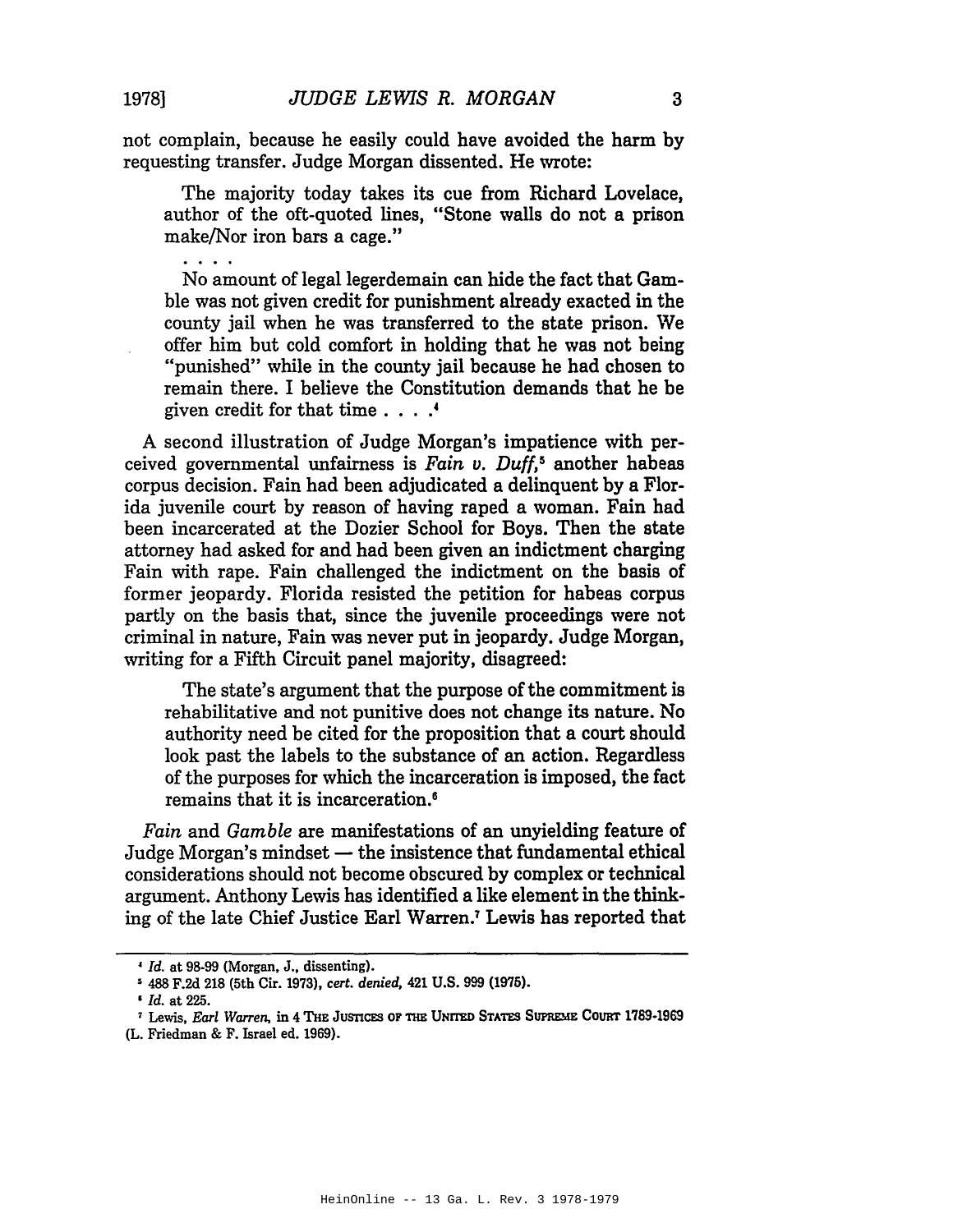at oral argument, when government counsel would be asserting the legal authority for some course of action against an individual, the Chief Justice often would interrupt to ask: "But was it fair?" Sometimes the question would be more personalized. The Chief Justice would ask government counsel, who had taken the case only at the Supreme Court level, "Why did you treat him this way?" The approach suggested by those questions is familiar enough to any Morgan clerk.

I do not wish to be understood as asserting that the Judge always has allowed his measurement of the merits of a case to be guided by some internal, personal foot ruler of equity. We who spent so many hours in the library at his bidding know well enough Judge Morgan's regard for precedent. And there is nothing inherently inconsistent between a regard for fairness and a regard for precedent. Judge, later Justice, Cardozo made the point:

Logical consistency does not cease to be a good because it is not the supreme good.... It will not do to decide the same question one way between one set of litigants and the opposite way between another. . . . "If a case was decided against me yesterday when I was defendant, I shall look for the same judgment today if I am plaintiff."<sup>10</sup>

Jim Alt, my friend and former co-clerk, has written an explanation of the relationship between fairness and precedent in Judge Morgan's work upon which I could not improve:

In discussing cases, [Judge Morgan] often says, "I want to do what's right." In the usual case, the precedents point with reasonable clarity to what is "right," and Judge means that he wants to know what the precedents require. But in the unusual case—an egregious set of facts, or a hard case on the law—Judge means that the outcome, for him, will depend on what is fair to the litigants.<sup>11</sup>

Finally, the doctrine of precedent has been in the marrow of Judge Morgan's outlook because, given the press of business, the modern federal court system, particularly the Fifth Circuit, could not func-

<sup>&</sup>lt;sup>3</sup> Id. at 2725.

 $\bullet$  Id.

<sup>&</sup>lt;sup>10</sup> B. CARDOZO, THE NATURE OF THE JUDICIAL PROCESS 32-33 (1921) (in part quoting W. MILLER, THE DATA OF JURISPRUDENCE 335 (1903)).

<sup>&</sup>lt;sup>11</sup> Letter from James A. Alt to Robert D. Brussack (Sept. 12, 1978).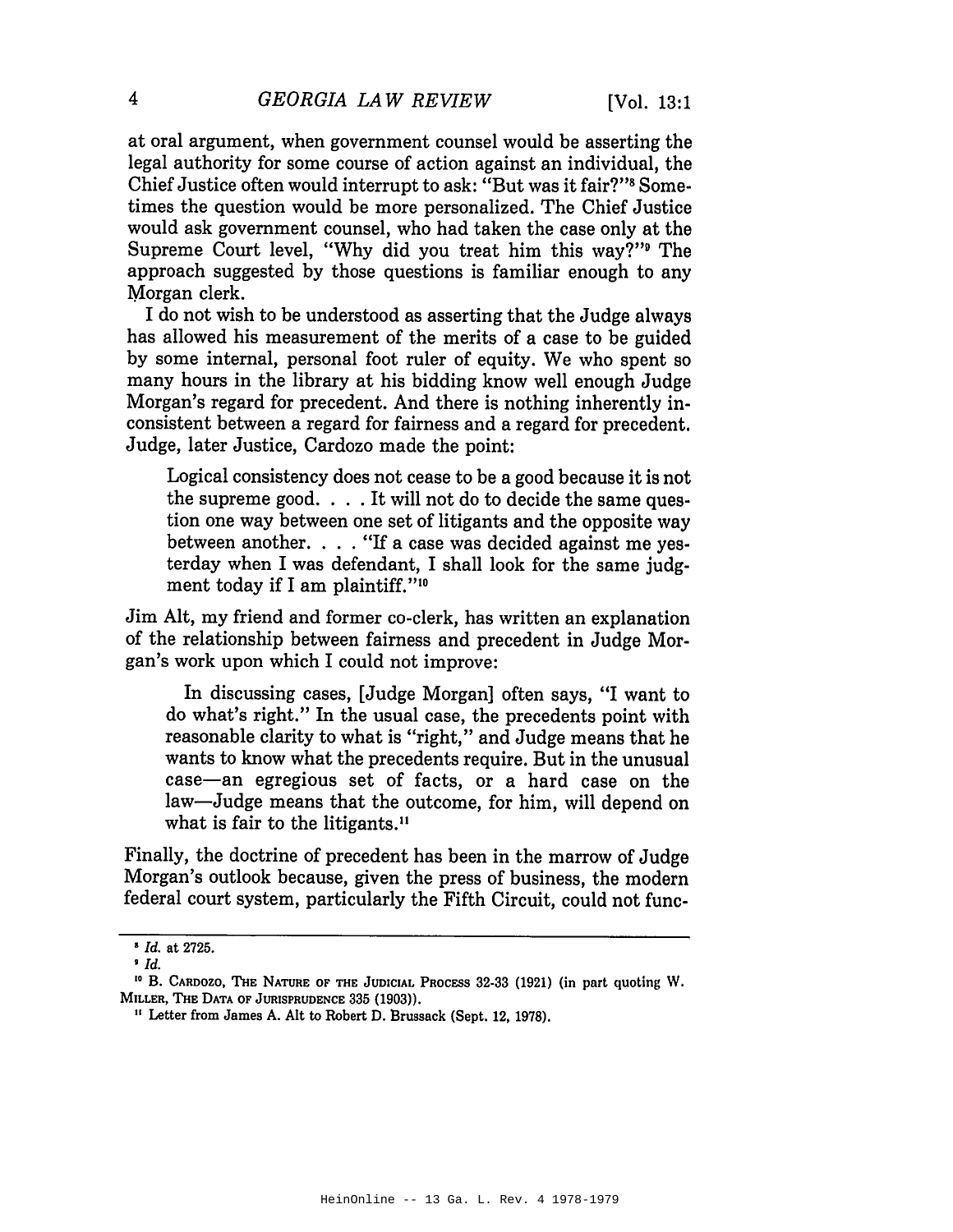tion without it. As long ago as 1921, Judge Cardozo spoke of the practical necessity of the doctrine: "[T]he labor of judges would be increased almost to the breaking point if every past decision could be reopened in every case, and one could not lay one's own course of bricks on the secure foundation of the courses laid by others who had gone before him."<sup>12</sup> Judge Morgan, whose direction of our work in chambers emphasized his appreciation of the swiftness as well as the precision of justice, might have added to Cardozo's thought that the delay between argument and mandate would be intolerably long were it not for those previous courses of bricks.

The impracticality of routinely reopening decided questions explains in part the Judge's usual willingness to leave undisturbed the decisions taken by administrative agencies. In the great majority of cases, the Judge has voted to enforce the orders of the National Labor Relations Board, the Federal Power Commission, the Federal Trade Commission, and other specialized lawmakers. Moreover, Judge Morgan has exhibited little forbearance for litigants who have sought the forum of a federal court without first exhausting administrative remedies.

For example, in Connell Construction Co. v. Plumbers, Local 100,<sup>13</sup> Judge Morgan, writing for a panel majority, rejected an employer's attempt to have its dispute with a union considered by a federal district court as an antitrust case. Judge Morgan wrote that the dispute was a labor dispute, not an antitrust dispute, and should be heard in the first instance by the National Labor Relations Board, not a federal court.

Another illustration of the Judge's impatience with premature resort to the federal courts is American General Insurance Co. v.  $FTC<sub>14</sub>$  in which an insurance company asked the court to enjoin an FTC antitrust proceeding against it on the ground that the agency was without jurisdiction. Judge Morgan wrote that the challenge was premature. The court would take the jurisdictional issue only in the context of review of any final order that might be entered in the case. The Judge wrote that the result was dictated in part by considerations of administrative and judicial efficiency.

Although the Judge's deference to the decisions taken by administrative bodies has been usual, it has not been merely reflexive. Administrative lawmakers have had to earn the deference with rea-

<sup>&</sup>lt;sup>12</sup> B. CARDOZO, supra note 10, at 149.

<sup>&</sup>lt;sup>13</sup> 483 F.2d 1154 (5th Cir. 1973), aff'd in part, rev'd in part, 421 U.S. 616 (1975).

<sup>&</sup>lt;sup>14</sup> 496 F.2d 197 (5th Cir. 1974).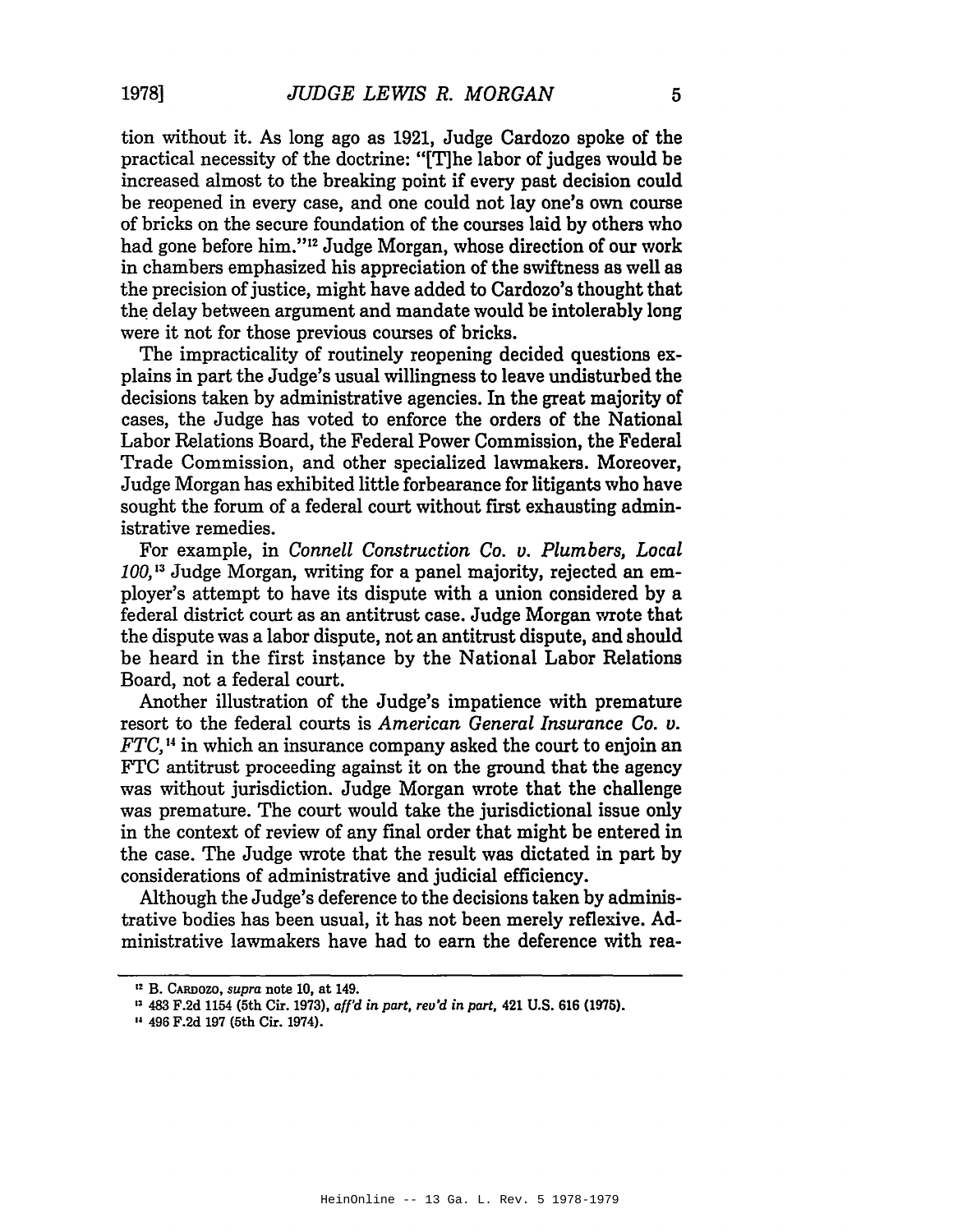soned articulation and procedural fairness. For example, in Eagle Motor Lines, Inc. v. ICC,<sup>15</sup> a Fifth Circuit panel, in an opinion by Judge Morgan, overturned ICC action against a trucking company because the agency had acted without giving the company an opportunity to be heard. And in *NLRB v. Operating Engineers*, *Local*  $925$ ,<sup>16</sup> the Judge wrote for a unanimous panel that the court would not enforce the labor board's assessment of back pay liability against a union's business manager unless the board gave some reason for its departure from previous contrary decisions.

Judge Morgan has defended his deference to administrative agencies not only on the basis of efficiency, but also because of what he has termed "systemic factors."<sup>17</sup> The Judge has quoted with approval, for example, Professor Jaffe's statement that the exhaustion doctrine is "an expression of executive and administrative autonomy."<sup>18</sup> The Judge has shown in other contexts as well his appreciation of the principle that power can be diffused and controlled through structure, a principle as old as the Constitution. One manifestation of the principle, of course, is the idea or the bundle of ideas labeled federalism, and Judge Morgan has made manifest more than once his conviction that the division of authority between the states and the federal government should be a factor in federal judicial decisionmaking.

Kelly v. Smith<sup>19</sup> arose from a gun battle between suspected game poachers and the members of a private hunting preserve on an island in the Mississippi River. The suspected poachers, fleeing from the island by boat, were shot by hunting club members firing from the shore of the island. The suspected poachers filed tort claims in federal court, invoking admiralty jurisdiction. A Fifth Circuit panel majority, in a delightful piece of writing by Judge Godbold, held that the suit was properly brought in admiralty. In a similarly entertaining dissent, Judge Morgan contended that the federal admiralty interest was minimal, and the state's interest in the application of its own tort law was strong:

[The suspected poachers] used a 15-foot boat to sneak across the Mississippi River onto Woodstock Island to engage in

<sup>&</sup>lt;sup>15</sup> 545 F.2d 1015 (5th Cir. 1977).

<sup>&</sup>lt;sup>16</sup> 460 F.2d 589 (5th Cir. 1972).

<sup>&</sup>quot; American General Ins. Co. v. FTC, 496 F.2d 197, 200 (5th Cir. 1974).

<sup>&</sup>lt;sup>18</sup> L. JAFFE, JUDICIAL CONTROL OF ADMINISTRATIVE ACTION 425 (1965), quoted in 496 F.2d at 200.

<sup>&</sup>lt;sup>19</sup> 485 F.2d 520 (5th Cir. 1973), cert. denied, 416 U.S. 969 (1974).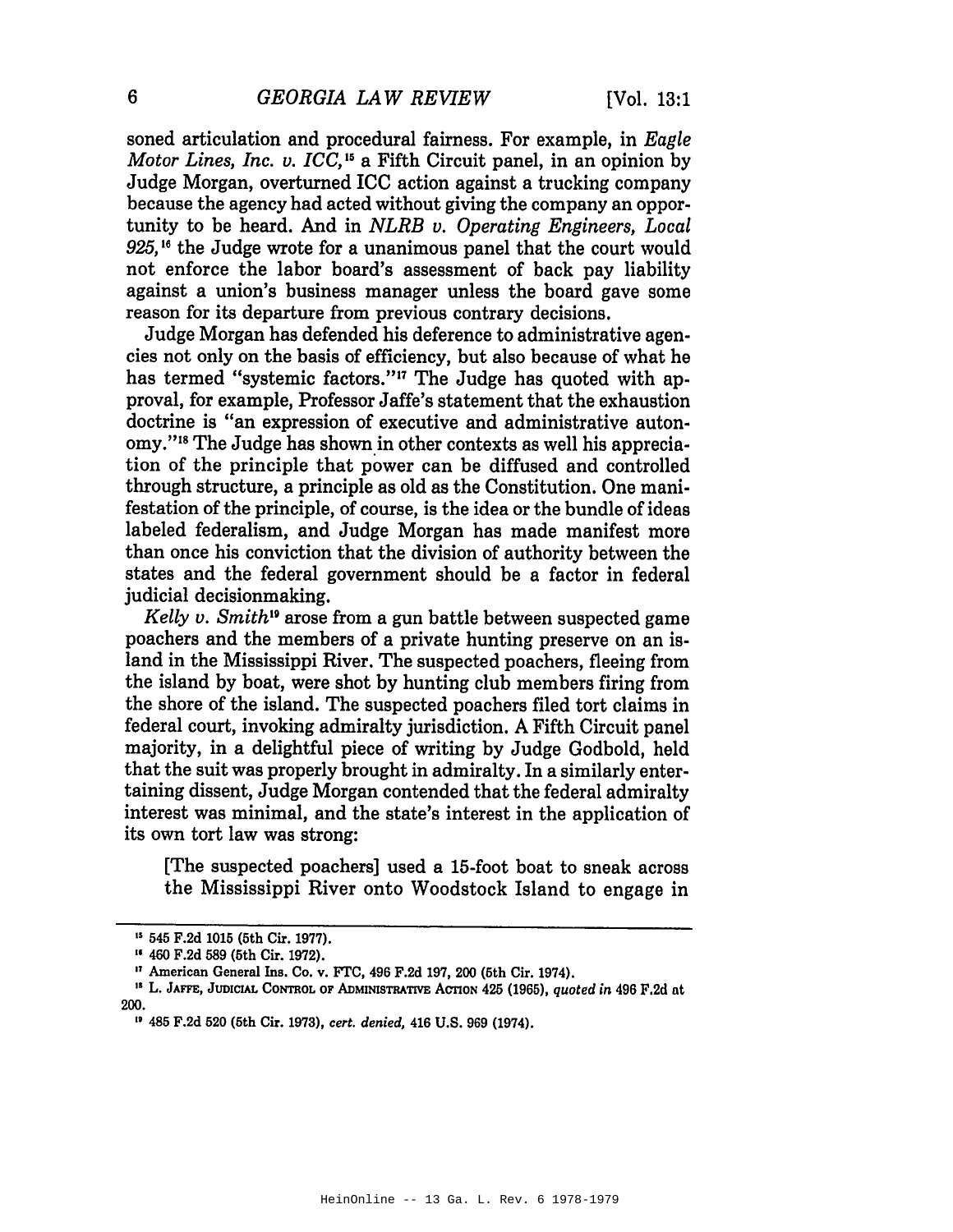7

poaching. There is simply no overriding federal interest in protecting such conduct. This is not to say that trespassers should not be protected against over-reaction by their victims. But the extent to which they should be protected is a matter of purely local concern, not of federal concern.<sup>20</sup>

In Westberry v. Gilman Paper Co.,<sup>21</sup> an employee of the paper company brought an action in federal court against company officials, claiming the defendants had violated one of the Reconstruction civil rights statutes, 42 U.S.C. § 1985(3), in that they had conspired to kill him. Westberry, the employee, alleged that the conspiracy was hatched to still his opposition to the company in various environmental, tax, and political matters. A Fifth Circuit panel, in a decision later vacated as moot,<sup>22</sup> held that Westberry's claim was maintainable under § 1985(3). In a short dissent, Judge Morgan warned that the decision would transform the civil rights statute into a "general federal tort law."<sup>23</sup>

A third example of Judge Morgan's regard for the boundary between state and federal power, Miree v. United States,<sup>24</sup> arose out of the crash of a private jet some years ago in take-off from the DeKalb County Airport in metropolitan Atlanta. The Georgians in the audience may remember the case. Birds had clogged the engines of the craft. One theory of the plaintiffs' action against the county was that they were third party beneficiaries of a contract between the county and the FAA, in which the county promised to maintain the airport in a safe condition. The Fifth Circuit, sitting en banc, held that although the action was brought in diversity, federal common law controlled on the question of third party beneficiary rights under the contract. Judge Morgan dissented:

It seems quite clear to us . . . that absent explicit Congressional command, federal common law should be chosen in a diversity case only when there exists an identifiable federal interest in the outcome of the particular case or in a consistent result in cases of its class. Such an interest is not involved in this case. Here we have litigation between two non-federal parties over the rights of one as a third party beneficiary to a

<sup>&</sup>lt;sup>20</sup> Id. at 527 (Morgan, J., dissenting).

<sup>&</sup>lt;sup>21</sup> 507 F.2d 206 (5th Cir.), vacated as moot, 507 F.2d 216 (5th Cir. 1975) (en banc).

<sup>&</sup>lt;sup>2</sup> 507 F.2d 216 (5th Cir. 1975) (en banc).

<sup>&</sup>lt;sup>22</sup> 507 F.2d at 215 (Morgan, J., dissenting), quoting Griffin v. Breckenridge, 403 U.S. 88, 102 (1971).

<sup>24 538</sup> F.2d 643 (5th Cir. 1976) (en banc), vacated, 433 U.S. 25 (1977).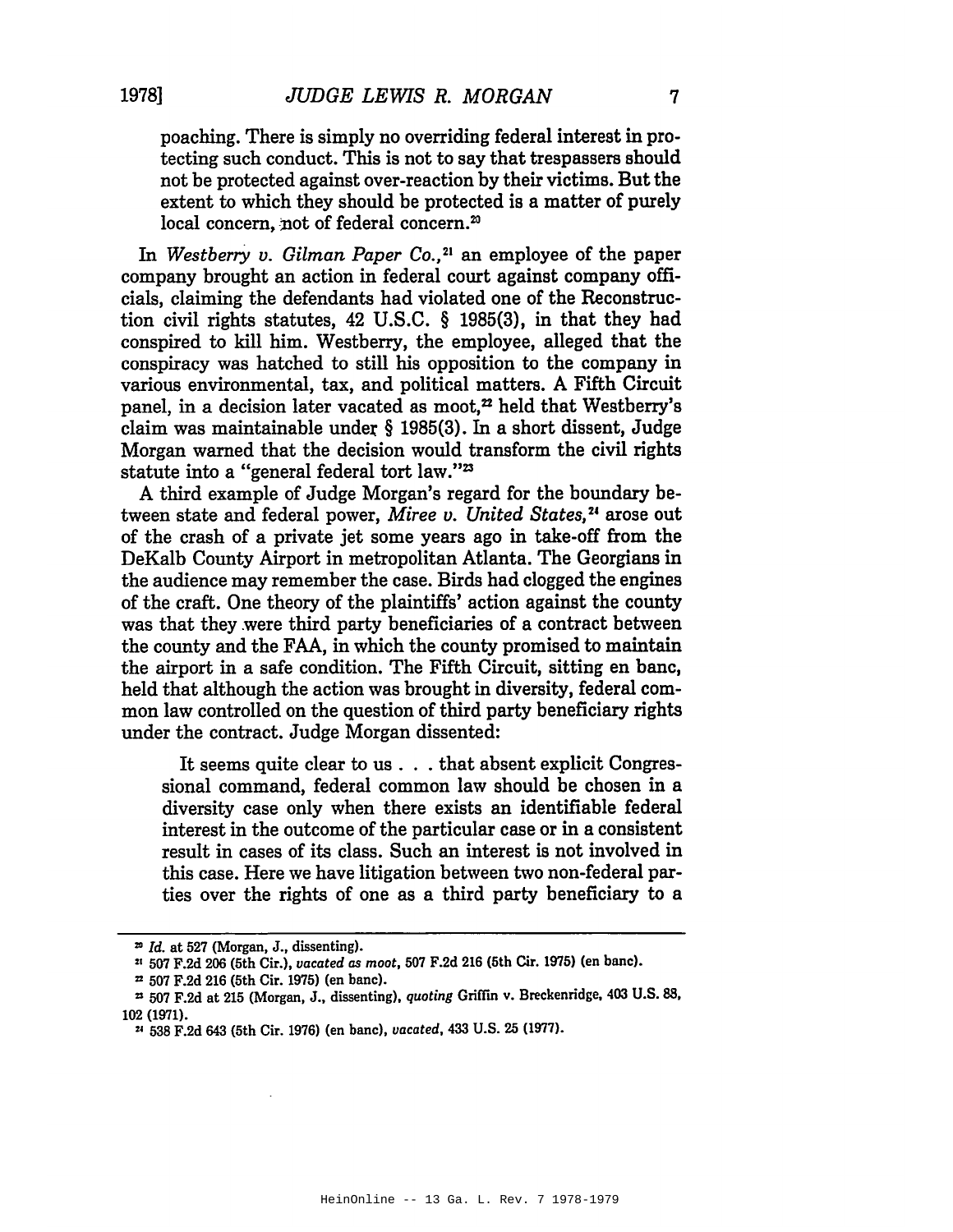contract executed by the other. While the federal government was a party to this contract, it has no particular interest in the outcome of the third party beneficiary question in this diversity suit. Such a question is a matter to be decided by the particular state's own contract law. Indeed, whether or not the plaintiffs could recover as third party beneficiaries is of no significance to the United States in that it affects no rights or liabilities of the United States and involves no impact on a federal fiscal policy.<sup>25</sup>

Miree went to the Supreme Court,<sup>26</sup> which adopted Judge Morgan's view, as indeed the high court has on a number of occasions<sup>27</sup> in the past several vears.

The Kelly-Westberry-Miree line suggests strongly that litigants who have been able to link their position with a federalism-related interest have been able to count on sympathetic treatment from Judge Morgan. Even federalism, however, as strong as its influence has been, has not been the red-flag doctrine ending the Judge's thinking about a problem. In fact, the record shows that once the Judge has become convinced of the involvement of a fundamental federal interest in a case, the significance for him of federalism considerations has paled. In Speight v. Slaton,<sup>28</sup> the district attorney in Atlanta had brought a civil action in state court to abate an adult bookstore as a public nuisance. The bookstore owners went to federal court to stop the state proceedings, alleging that the nuisance action violated the first amendment. The three-judge court, on federalism grounds, declined to intervene in the state proceedings. Judge Morgan, the Fifth Circuit member of the court, dissented. He wrote:

Acting under this statute, agents of the state could, by finding a single volume which they could successfully have declared legally obscene, seize and destroy every other book-including the Bible and the United States Constitution-which was found on the premises of the bookstore from which the legally obscene matter was obtained. Furthermore,

8

<sup>&</sup>lt;sup>25</sup> Id. at 646 (Morgan, J., dissenting) (footnotes omitted).

<sup>&</sup>lt;sup>28</sup> Miree v. DeKalb County, 433 U.S. 25 (1977).

<sup>&</sup>lt;sup>17</sup> See National Broiler Marketing Ass'n v. United States, 434 U.S. 1032 (1978), aff'g 550 F.2d 1380 (5th Cir. 1977); Ingraham v. Wright, 430 U.S. 651 (1977), aff'g 525 F.2d 909 (5th Cir. 1976) (en banc).

<sup>&</sup>lt;sup>28</sup> 356 F. Supp. 1101 (N.D. Ga. 1973), vacated, 415 U.S. 333 (1974).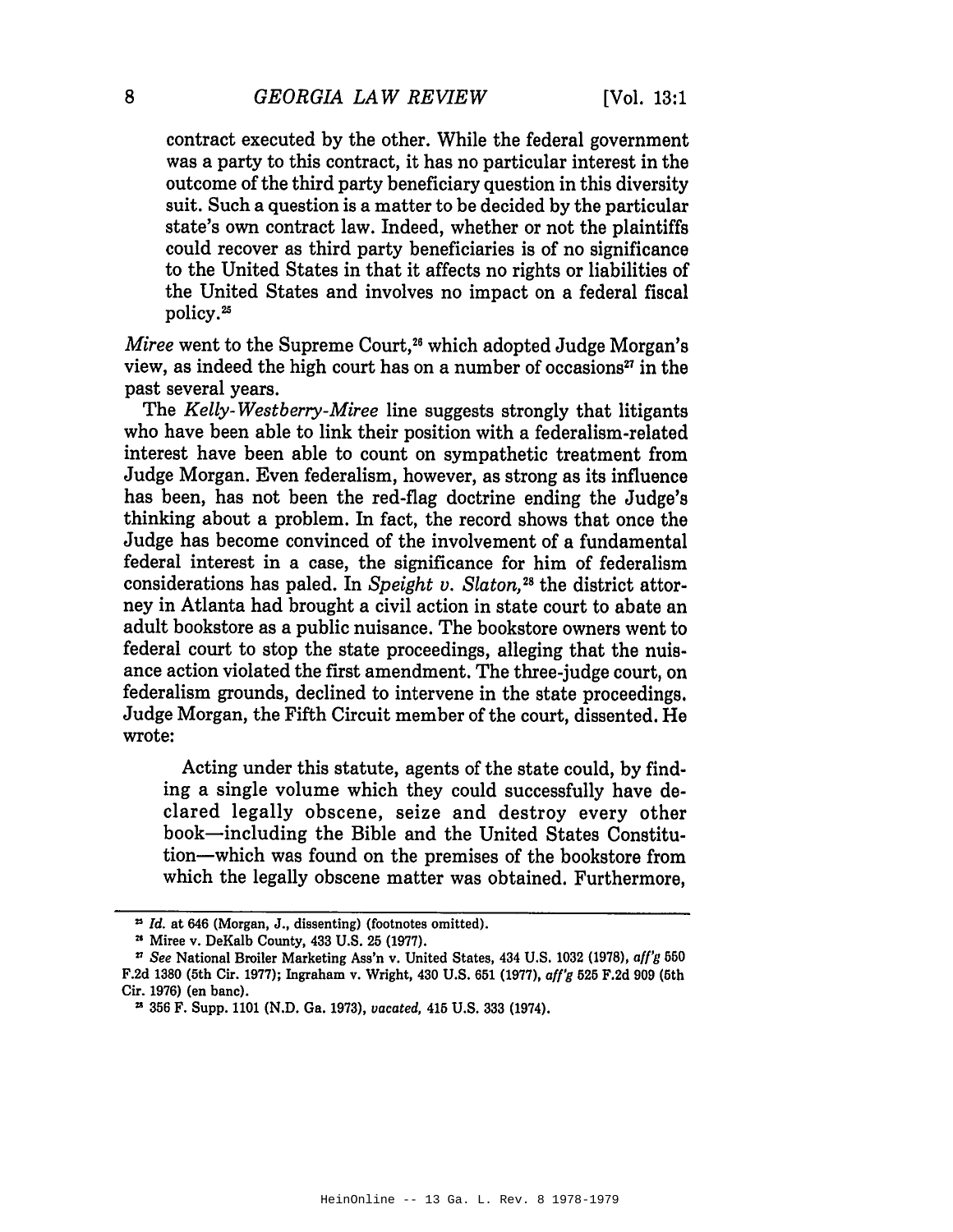they could enjoin permanently the operation of the bookstore at that location, no matter what type of presumptively protected First Amendment materials were to be disseminated therefrom.<sup>29</sup>

The Judge thought the statute so utterly unconstitutional that federal intervention was not only allowable, but compelled.

The constitutional faith evident in Judge Morgan's Speight dissent and in his other first amendment cases has revealed itself too in the Judge's terse, tough, lets-get-on-with-it opinions in the school desegregation cases. The tone of these opinions is illustrated in the following spare prose taken from a 1970 decision involving the Dade County school system:

It is ordered that Lewis [school] . . . be paired with Cooper

It is ordered that West Homestead . . . be paired with Florida City . . . .

It is ordered that Gladeview . . . be paired with Haileah

The mandate herein shall issue immediately and no stay will be granted for filing Petition for Rehearing or Petition for Writ of Certiorari.<sup>30</sup>

In McNeal v. Tate County School District,<sup>31</sup> the court was faced with the sale of an old and deteriorated public school facility to a private academy which, regardless of its public admissions policy, was segregated. Judge Morgan wrote:

We will not allow a school board to circumvent our decision in Wright v. City of Brighton . . . by ignoring local conditions and then claiming that it did not know that public property was being sold to those who would practice racial discrimination. As Judges Wisdom and Goldberg of this court have observed, federal judges are not so naive in the field of civil rights.<sup>32</sup>

The panel ordered the district court to enjoin the purchasers from using the property to operate a racially discriminatory institution.

<sup>&</sup>lt;sup>29</sup> Id. at 1105 (Morgan, J., dissenting).

<sup>&</sup>lt;sup>30</sup> Pate v. Dade County Sch. Bd., 434 F.2d 1151, 1154, 1156-57 (5th Cir. 1970), cert. denied, 402 U.S. 953 (1971).

<sup>&</sup>lt;sup>11</sup> 460 F.2d 568 (5th Cir. 1972), cert. denied, 413 U.S. 922 (1973).

<sup>&</sup>lt;sup>32</sup> Id. at 571 (footnotes omitted).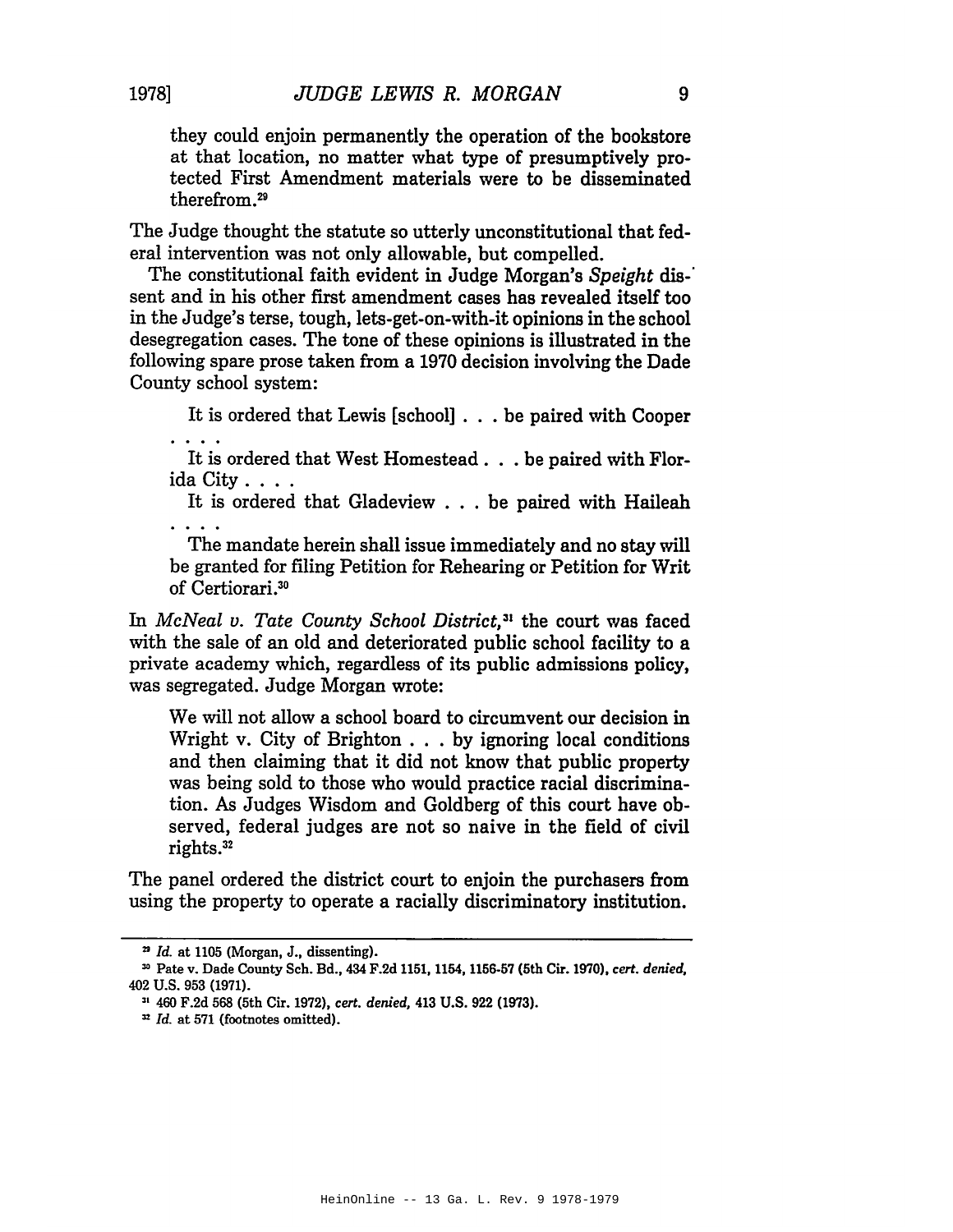Alloyed with the stubborn toughness in Judge Morgan's school case opinions has been a sensitivity manifested, for example, in Bell v. West Point Municipal Separate School District.<sup>33</sup> The West Point school desegregation plan had closed two formerly all-black schools solely because school officials feared white students would refuse to attend them. Jack Greenburg, whose civil rights representation has given him a place in the history of the Fifth Circuit, argued to the panel that the closing of the schools was unconstitutional. Judge Morgan agreed: "While it is undisputed that a particular school may be terminated for sound educational reasons, an otherwise useful building may not be closed merely because the school board speculates that whites will refuse to attend the location. Such action constitutes racial discrimination in violation of the Fourteenth Amendment."34

When United Nations Representative Andrew Young visited this campus last Law Day, he referred to the judges of the Fifth Circuit as unsung heroes of the civil rights movement. Perhaps the judges themselves would not describe their role in quite that way, but it is clear enough that these men, men of the South, have demonstrated a deep, enduring constitutional faith and have had that faith guide them with dignity, honor, and, at times, personal courage.

Because of the ethical simplicity and force of the school desegregation cases, the federal courts have felt permitted, even compelled to involve themselves intricately in the day-to-day affairs of communities. But such involvement by a relatively small number of unelected, powerful governmental officials always raises, in a democratic society, fundamental practical and philosophical questions. In contexts other than racial discrimination, contexts in which the claim of unconstitutionality has not been so essentially compelling. Judge Morgan has been influenced by these felt limitations on the role of the federal courts.

In Karr v. Schmidt,<sup>35</sup> a male high school student had challenged on constitutional grounds his school's regulation limiting the length of students' hair. Writing for the en banc court, Judge Morgan rejected the student's claim:

[W] e feel compelled to recognize and give weight to the very strong policy considerations in favor of giving local school

<sup>&</sup>lt;sup>33</sup> 446 F.2d 1362 (5th Cir. 1971).

<sup>&</sup>lt;sup>34</sup> Id. at 1363.

<sup>&</sup>lt;sup>35</sup> 460 F.2d 609 (5th Cir.) (en banc), cert. denied, 409 U.S. 989 (1972).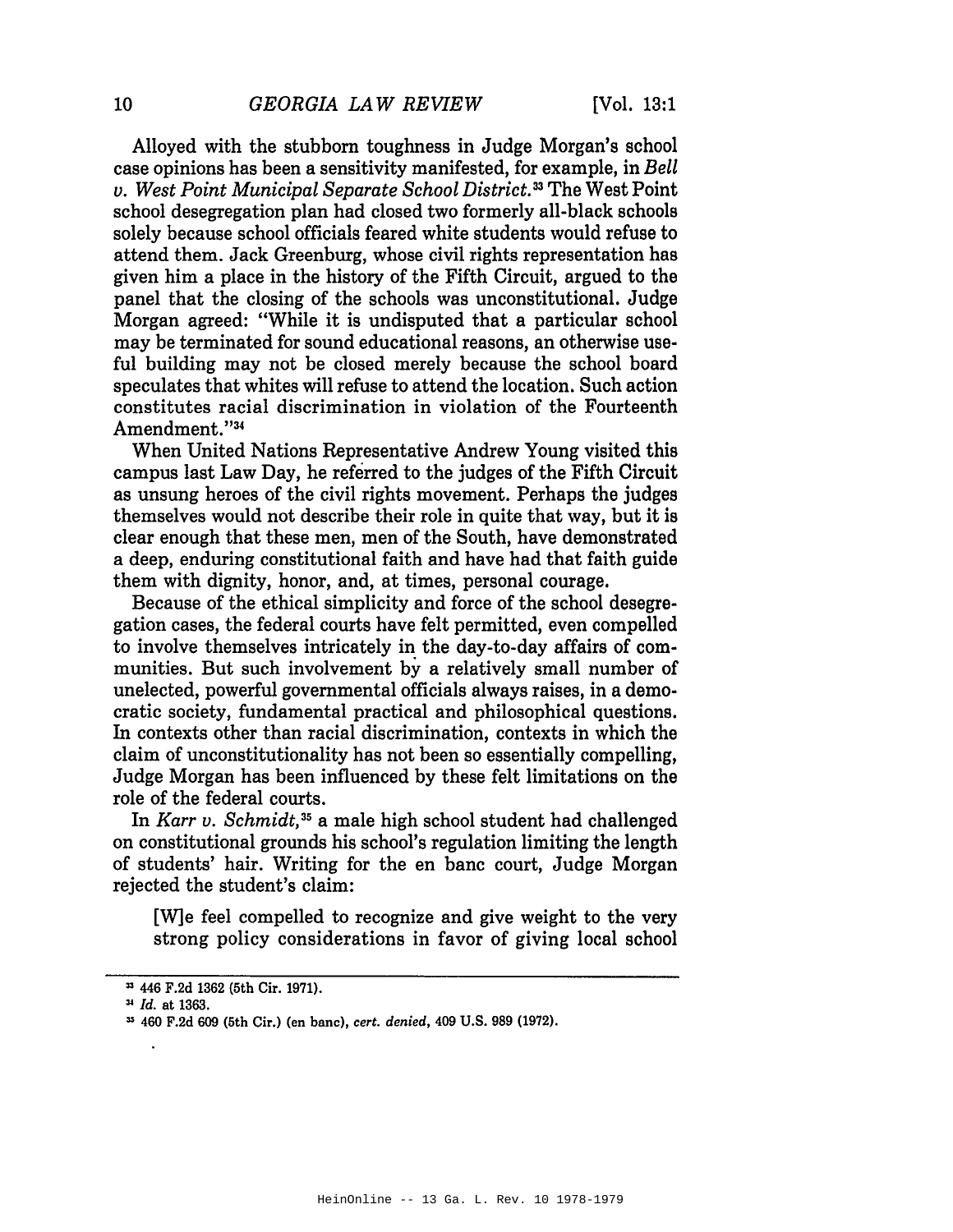boards the widest possible latitude in the management of

school affairs. . . . Federal courts, and particularly those in this circuit, have unflinchingly intervened in the management of local school affairs where fundamental liberties, such as the right to equal protection, required vindication. At times that intervention has, of necessity, been on a massive scale. But in the grey areas where fundamental rights are not implicated, we think the wiser course is one of restraint.<sup>35</sup>

The Judge reiterated the point recently in Ingraham v. Wright,<sup>37</sup> the constitutional challenge to corporal punishment in schools. He wrote, again for the en banc court:

We think it a misuse of our judicial power to determine... whether a teacher has acted arbitrarily in paddling a particular child for certain behavior or whether in a particular instance of misconduct five licks would have been more appropriate punishment than ten licks. We note . . . the possibility of a civil or criminal action in state court against a teacher who has excessively punished a child.<sup>38</sup>

Ingraham v. Wright was affirmed by the Supreme Court.<sup>39</sup>

Despite the insight, sensitivity, and clarity of thought obvious in Judge Morgan's work for the court, he would not have us think of him, as he does not think of himself, as a close student of legal philosophy or as a great writer. The ideal that has sustained the Judge, I submit, that has left its mark on his work and on his life, has been the ideal of the lawyer as member and keeper of an honorable profession. Judge Morgan's career on the bench has been but an extension, with some differences of course, of his career at the bar. The qualities that have made him a fine judge have their roots in this commitment, this loyalty to a professional ideal. We who have been his clerks learned much while with him about the real significance of our membership in the profession. We have taken from that time a keen appreciation of the importance of fairness, dignity, and courtesy. And, we are happy to say, we have taken and kept the friendship of this man, whose easy affability and complete lack of pretension have made the Morgan clerkship well known in the circuit as something much more than a year of research and writing between law school and the rest of one's life.

<sup>&</sup>lt;sup>38</sup> Id. at 615-16.

<sup>&</sup>lt;sup>37</sup> 525 F.2d 909 (5th Cir. 1976) (en banc), aff'd, 430 U.S. 651 (1977).

<sup>&</sup>lt;sup>33</sup> Id. at 917.

<sup>&</sup>lt;sup>29</sup> 430 U.S. 651 (1977).